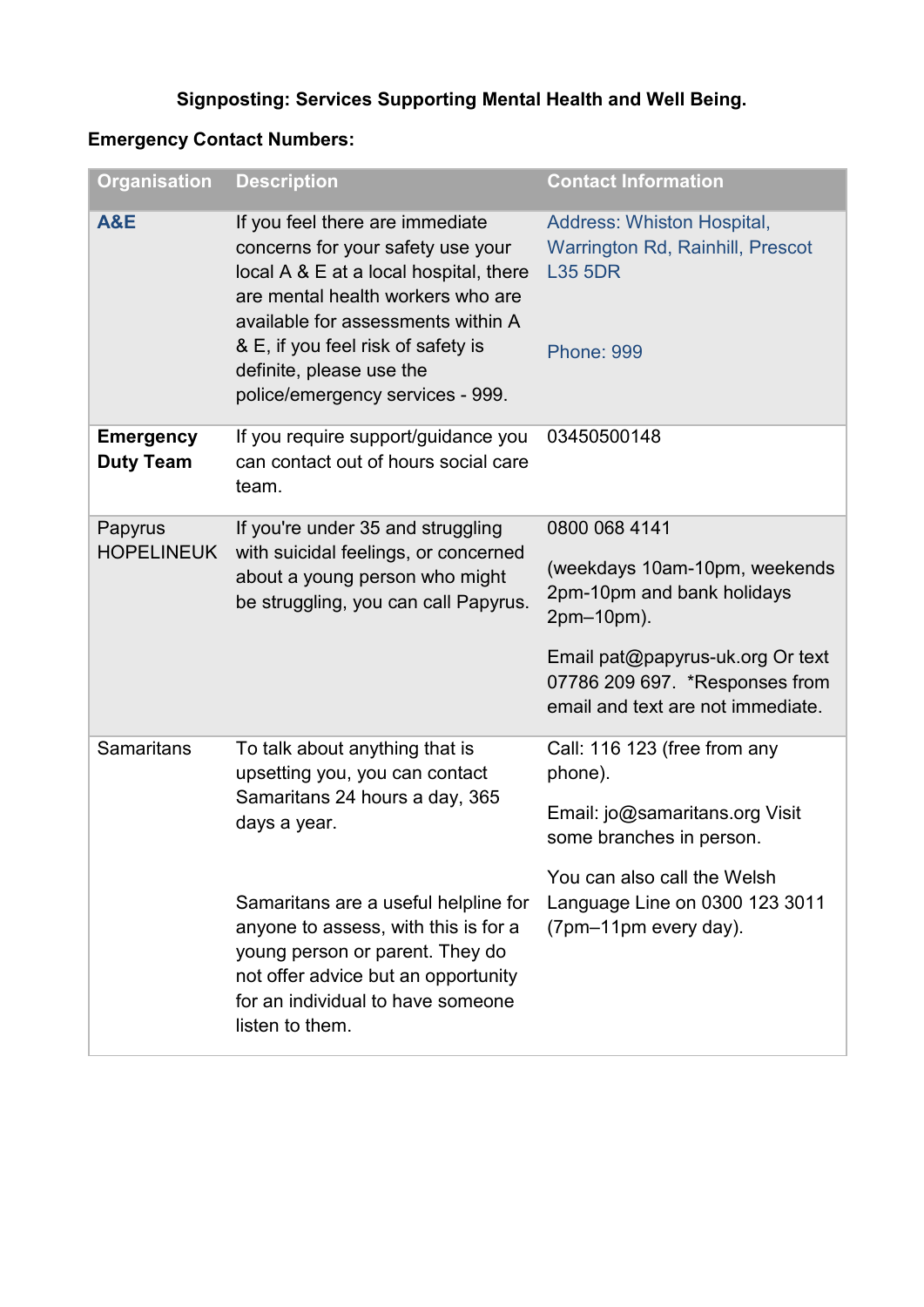## **NHS Recommended Helplines and Websites:**

| <b>Organisation</b>                                                   | <b>Description</b>                                                                                                                                                                   | <b>Contact Information</b>                                                               |
|-----------------------------------------------------------------------|--------------------------------------------------------------------------------------------------------------------------------------------------------------------------------------|------------------------------------------------------------------------------------------|
| Childline                                                             | Support for children and young<br>people in the UK, including a<br>free 24-hour helpline.                                                                                            | 0800 1111                                                                                |
|                                                                       |                                                                                                                                                                                      | childline.org.uk                                                                         |
| <b>SANEline</b>                                                       | If you're experiencing a mental<br>health problem or supporting<br>someone else, you can call<br>SANEline.                                                                           | 0300 304 7000 (4.30pm-10.30pm<br>every day).                                             |
| The Mix                                                               | If you're under 25, you can call<br>The Mix or request support by<br>email using the form on The<br>Mix website or use their crisis<br>text messenger service.                       | 0808 808 4994 (Sunday-Friday 2pm-<br>11pm)                                               |
|                                                                       |                                                                                                                                                                                      | https://www.themix.org.uk/                                                               |
| YoungMinds                                                            | Provides support and advice to<br>parents and carers worried<br>about the emotional wellbeing<br>or behaviour of a young person<br>in their care with confidential<br>expert advice. | youngminds.org.uk                                                                        |
|                                                                       |                                                                                                                                                                                      | Parents Helpline - call 0808 802<br>5544                                                 |
| <b>Anxiety UK</b>                                                     | Support for anxiety.                                                                                                                                                                 | Infoline: 03444 775 774                                                                  |
|                                                                       |                                                                                                                                                                                      | Mon-Fri 9:30am - 5.30pm                                                                  |
|                                                                       |                                                                                                                                                                                      | Weekend between 10am -8pm                                                                |
|                                                                       |                                                                                                                                                                                      | (During the coronavirus pandemic to<br>provide a weekend service)                        |
|                                                                       |                                                                                                                                                                                      | Text Service: 07537 416 905                                                              |
| <b>NHS</b><br>Recommended<br><b>Mental Health</b><br><b>Helplines</b> |                                                                                                                                                                                      | https://www.nhs.uk/conditions/stress-<br>anxiety-depression/mental-health-<br>helplines/ |
| <b>NHS Create</b><br>Your own                                         |                                                                                                                                                                                      | https://www.nhs.uk/oneyou/every-<br>mind-matters/your-mind-plan-                         |
| <b>Wellbeing Plan</b>                                                 |                                                                                                                                                                                      | quiz/?WT.tsrc=Search&WT.mc id=Br<br>and&gclid=EAlaIQobChMI86bYjL216<br>AIVV-             |
|                                                                       |                                                                                                                                                                                      | DtCh1mgw4GEAAYASAAEgJmXfD<br><b>BwE</b>                                                  |